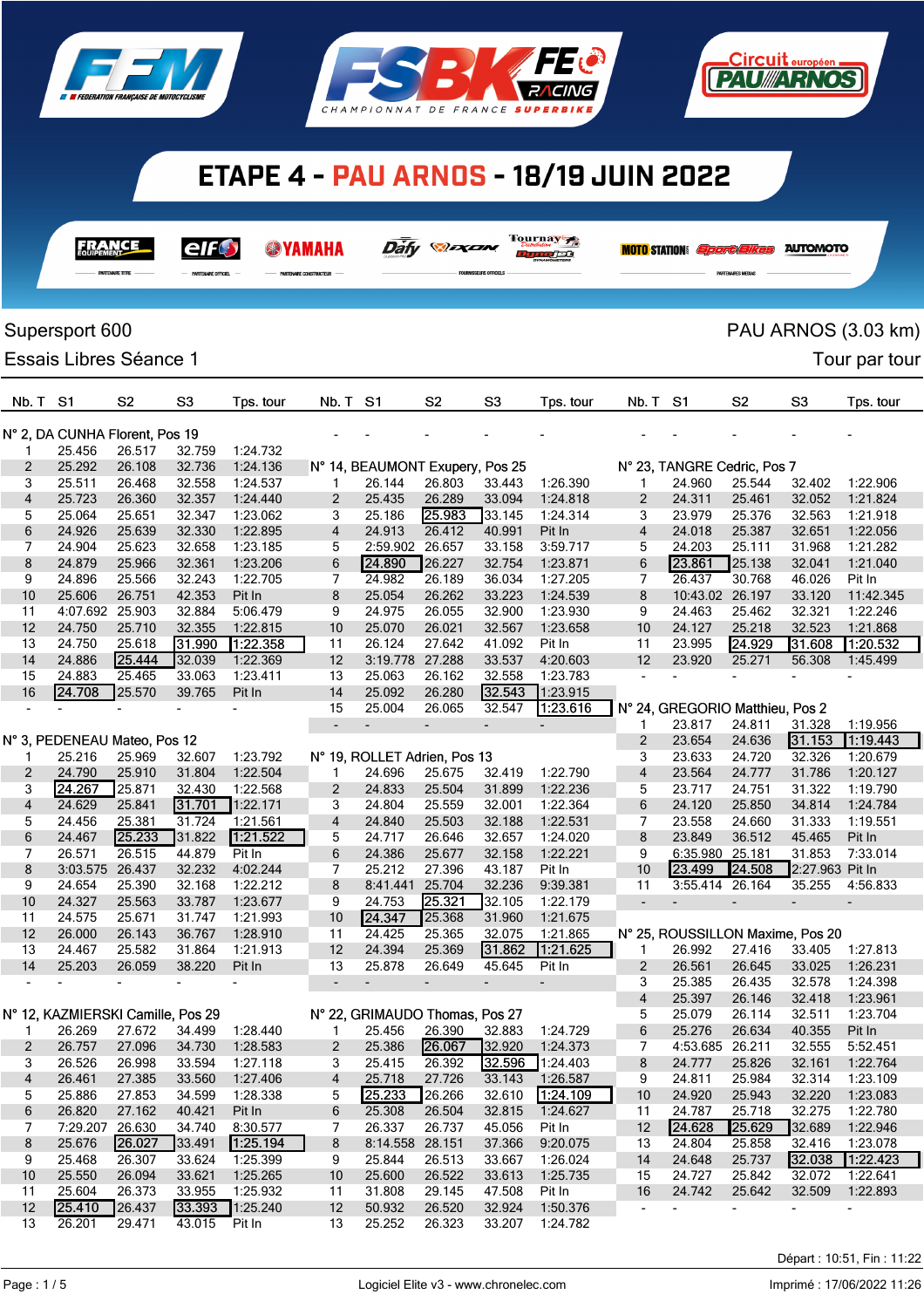





|                         |                                                           |                                                                                                                                                                                                                                                                                                                                                                                                                                                                                                         | $\mathcal{L}\mathcal{Q}$ |
|-------------------------|-----------------------------------------------------------|---------------------------------------------------------------------------------------------------------------------------------------------------------------------------------------------------------------------------------------------------------------------------------------------------------------------------------------------------------------------------------------------------------------------------------------------------------------------------------------------------------|--------------------------|
| <b>PARTENAIRE TITRE</b> | PARTENAIRE OFFICIEL<br>$\overline{\phantom{a}}$<br>$\sim$ | PARTENAIRE CONSTRUCTEUR -<br>$\frac{1}{2} \left( \frac{1}{2} \right) \left( \frac{1}{2} \right) \left( \frac{1}{2} \right) \left( \frac{1}{2} \right) \left( \frac{1}{2} \right) \left( \frac{1}{2} \right) \left( \frac{1}{2} \right) \left( \frac{1}{2} \right) \left( \frac{1}{2} \right) \left( \frac{1}{2} \right) \left( \frac{1}{2} \right) \left( \frac{1}{2} \right) \left( \frac{1}{2} \right) \left( \frac{1}{2} \right) \left( \frac{1}{2} \right) \left( \frac{1}{2} \right) \left( \frac$ | $\overline{\phantom{a}}$ |

Tournay 7  $\bar{\partial \overline{\partial}} \bar{f} \gamma$  .  $\bar{\partial} \bar{\partial} \bar{\partial} \bar{\partial} \gamma$ 

n<sub>un det</sub>

**MOTO STATION:** *Sport Elkes* AUTOMOTO

<u>.Circuit européen</u> **PAU ARNOS** 

# Supersport 600 **PAU ARNOS** (3.03 km)

Essais Libres Séance 1 and 2008 and 2009 and 2009 and 2009 and 2009 and 2009 and 2009 and 2009 and 2009 and 200

| Nb. T               | -S1                            | S <sub>2</sub> | S3                       | Tps. tour            | Nb. T S1                 |                                 | S2                       | S <sub>3</sub>           | Tps. tour                | Nb. T                    | S1                             | S <sub>2</sub> | S <sub>3</sub> | Tps. tour |
|---------------------|--------------------------------|----------------|--------------------------|----------------------|--------------------------|---------------------------------|--------------------------|--------------------------|--------------------------|--------------------------|--------------------------------|----------------|----------------|-----------|
|                     | N° 26, HARTMANN Kyrian, Pos 14 |                |                          |                      | 13                       | 25.582                          | 26.310                   | 32.876                   | 1:24.768                 | 11                       | 24.242                         | 25.406         | 32.103         | 1:21.751  |
| 1                   | 26.794                         | 26.869         | 32.931                   | 1:26.594             | $\overline{\phantom{m}}$ |                                 |                          | $\overline{\phantom{m}}$ |                          | 12                       | 24.332                         | 25.290         | 31.753         | 1:21.375  |
| 2                   | 25.579                         | 27.178         | 32.757                   | 1:25.514             |                          |                                 |                          |                          |                          | 13                       | 24.261                         | 25.800         | 32.006         | 1:22.067  |
| 3                   | 25.722                         | 26.481         | 32.340                   | 1:24.543             |                          | N° 39, AEBI Killian, Pos 9      |                          |                          |                          | 14                       | 24.392                         | 25.647         | 38.380         | Pit In    |
| 4                   | 25.223                         | 25.984         | 32.240                   | 1:23.447             | 1                        | 24.735                          | 25.952                   | 31.902                   | 1:22.589                 |                          | ٠                              |                |                |           |
| 5                   | 24.895                         | 25.774         | 32.129                   | 1:22.798             | $\overline{2}$           | 24.502                          | 25.467                   | 31.596                   | 1:21.565                 |                          |                                |                |                |           |
| 6                   | 24.787                         | 25.641         | 32.325                   | 1:22.753             | 3                        | 24.017                          | 25.233                   | 31.988                   | 1:21.238                 |                          | N° 64, LINXE Lucas, Pos 21     |                |                |           |
| 7                   | 24.974                         | 27.210         | 40.529                   | Pit In               | $\overline{\mathbf{4}}$  | 23.833                          | 25.348                   | 31.479                   | 1:20.660                 | 1                        | 25.358                         | 26.406         | 33.372         | 1:25.136  |
| 8                   | 2:13.329                       | 28.068         | 33.367                   | 3:14.764             | 5                        | 24.041                          | 25.080                   | 39.838                   | Pit In                   | 2                        | 24.756                         | 26.093         | 33.170         | 1:24.019  |
| 9                   | 24.998                         | 25.992         | 32.574                   | 1:23.564             | 6                        | 2:18.151                        | 25.735                   | 31.732                   | 3:15.618                 | 3                        | 24.667                         | 25.808         | 32.775         | 1:23.250  |
| 10                  | 24.628                         | 25.593         | 32.117                   | 1:22.338             | 7                        | 23.878                          | 26.136                   | 31.666                   | 1:21.680                 | 4                        | 24.543                         | 25.709         | 33.120         | 1:23.372  |
| 11                  | 24.607                         | 25.772         | 32.149                   | 1:22.528             | 8                        | 23.891                          | 25.405                   | 38.876                   | Pit In                   | 5                        | 24.389                         | 26.071         | 39.231         | Pit In    |
| 12                  | 24.677                         | 25.633         | 32.155                   | 1:22.465             | 9                        | 3:39.976 25.880                 |                          | 34.071                   | 4:39.927                 | 6                        | 2:17.887 27.355                |                | 33.724         | 3:18.966  |
| 13                  | 24.569                         | 25.414         | 31.857                   | 1:21.840             | 10                       | 24.576                          | 25.129                   | 32.471                   | 1:22.176                 | 7                        | 24.604                         | 26.105         | 32.887         | 1:23.596  |
| 14                  | 24.573                         | 25.525         | 32.064                   | 1:22.162             | 11                       | 24.053                          | 25.149                   | 31.833                   | 1:21.035                 | 8                        | 24.690                         | 26.002         | 32.998         | 1:23.690  |
| 15                  | 24.599                         | 25.437         | 31.821                   | 1:21.857             | 12                       | 24.728                          | 24.969                   | 31.368                   | 1:21.065                 | 9                        | 24.863                         | 26.030         | 32.856         | 1:23.749  |
| 16                  | 24.757                         | 25.374         | 32.124                   | 1:22.255             | 13                       | 23.814                          | 25.085                   | 31.788                   | 1:20.687                 | 10                       | 24.692                         | 25.956         | 32.859         | 1:23.507  |
| 17                  | 27.223                         | 28.094         | 41.619                   | Pit In               | 14                       | 24.488                          | 24.966                   | 31.440                   | 1:20.894                 | 11                       | 24.564                         | 26.682         | 44.362         | Pit In    |
|                     |                                |                | $\overline{\phantom{a}}$ |                      | 15                       | 24.253                          | 25.182                   | 31.386                   | 1:20.821                 | 12                       | 2:05.675                       | 26.153         | 32.696         | 3:04.524  |
|                     |                                |                |                          |                      |                          | $\overline{\phantom{m}}$        | $\overline{\phantom{a}}$ |                          |                          | 13                       | 24.834                         | 25.805         | 32.798         | 1:23.437  |
|                     | N° 28, MILLE Dylan, Pos 6      |                |                          |                      | $\overline{\phantom{a}}$ |                                 |                          | $\overline{\phantom{a}}$ | $\overline{\phantom{a}}$ | 14                       | 24.647                         | 25.646         | 32.575         | 1.22.868  |
| 1                   | 23.990                         | 25.090         | 31.671                   | 1:20.751             |                          | N° 53, MALTERRE Charly, Pos 26  |                          |                          |                          | 15                       | 28.464                         | 33.221         | 46.232         | Pit In    |
|                     |                                |                |                          | 1:23.273             |                          | 25.885                          | 26.928                   | 34.185                   |                          | $\overline{\phantom{a}}$ | $\blacksquare$                 | ÷,             |                |           |
| 2                   | 25.760                         | 25.685         | 31.828                   |                      | 1.                       |                                 |                          | 33.628                   | 1:26.998                 |                          |                                |                |                |           |
| 3<br>$\overline{4}$ | 24.421<br>24.001               | 25.146         | 32.327                   | 1:21.894<br>1:20.597 | $\overline{2}$           | 25.387                          | 26.763                   |                          | 1:25.778                 |                          | N° 71, BEAUMONT Tanguy, Pos 24 |                |                |           |
|                     |                                | 25.048         | 31.548                   |                      | 3                        | 25.697                          | 26.577                   | 33.383                   | 1:25.657                 |                          |                                |                |                |           |
| 5                   | 23.904                         | 25.074         | 31.961                   | 1:20.939             | $\overline{4}$           | 25.188                          | 26.538                   | 33.132                   | 1:24.858                 | 1                        | 25.375                         | 26.255         | 33.103         | 1:24.733  |
| 6                   | 23.734                         | 25.439         | 31.607                   | 1:20.780             | 5                        | 25.040                          | 27.125                   | 33.647                   | 1:25.812                 | $\overline{c}$           | 24.964                         | 26.018         | 32.770         | 1:23.752  |
| 7                   | 28.546                         | 27.297         | 42.259                   | Pit In               | 6                        | 25.805                          | 26.297                   | 32.926                   | 1:25.028                 | 3                        | 24.964                         | 26.372         | 32.905         | 1:24.241  |
| 8                   | 7:24.434 35.525                |                | 41.333                   | 8:41.292             | 7                        | 24.994                          | 26.374                   | 32.955                   | 1:24.323                 | 4                        | 25.082                         | 26.199         | 32.674         | 1:23.955  |
| 9                   | 27.076                         | 34.873         | 39.278                   | 1:41.227             | 8                        | 25.002                          | 26.350                   | 33.032                   | 1:24.384                 | 5                        | 25.187                         | 26.312         | 42.198         | Pit In    |
| 10                  | 23.925                         | 25.027         | 31.409                   | 1.20.361             | 9                        | 28.304                          | 27.849                   | 40.591                   | Pit In                   | 6                        | 3:15.321                       | 26.535         | 35.599         | 4:17.455  |
| 11                  | 23.905                         | 25.207         | 33.132                   | 1:22.244             | 10                       | 6:37.424 26.717                 |                          | 33.763                   | 7:37.904                 | 7                        | 24.860                         | 25.904         | 32.929         | 1:23.693  |
| 12                  | 23.806                         | 25.194         | 31.386                   | 1:20.386             | 11                       | 25.100                          | 26.376                   | 32.914                   | 1:24.390                 | 8                        | 24.783                         | 25.932         | 32.740         | 1:23.455  |
| 13                  | 24.293                         | 25.964         | 31.815                   | 1:22.072             | 12                       | 25.220                          | 26.222                   | 32.967                   | 1:24.409                 | 9                        | 24.740                         | 25.723         | 32.998         | 1:23.461  |
| 14                  | 23.894                         | 25.214         | 31.562                   | 1:20.670             | 13                       | 25.021                          | 26.272                   | 32.740                   | 1:24.033                 | 10                       | 27.665                         | 28.654         | 42.720         | Pit In    |
|                     |                                |                |                          |                      | 14                       | 25.528                          | 26.117                   | 33.109                   | 1:24.754                 | 11                       | 6:21.902 27.324                |                | 44.724         | Pit In    |
|                     |                                |                |                          |                      | 15                       | 25.034                          | 26.156                   | 32.952                   | 1:24.142                 |                          |                                |                |                |           |
|                     | N° 33, CHAUVEL Loris, Pos 28   |                |                          |                      | $\overline{\phantom{a}}$ | $\overline{\phantom{a}}$        | $\overline{\phantom{a}}$ | $\overline{\phantom{a}}$ | $\overline{\phantom{a}}$ |                          |                                |                |                |           |
| 1                   | 26.829                         | 27.721         | 33.999                   | 1:28.549             |                          |                                 |                          |                          |                          |                          |                                |                |                |           |
| 2                   | 26.011                         | 27.083         | 33.516                   | 1:26.610             |                          | N° 55, BRENON Corentin, Pos 10  |                          |                          |                          |                          |                                |                |                |           |
| 3                   | 26.098                         | 26.618         | 33.246                   | 1:25.962             |                          | 1 25.504 26.277 32.932 1:24.713 |                          |                          |                          |                          |                                |                |                |           |
| 4                   | 25.545                         | 26.887         | 33.319                   | 1:25.751             | 2                        | 25.030                          | 26.181                   | 32.572                   | 1:23.783                 |                          |                                |                |                |           |
| 5                   | 25.528                         | 26.778         | 33.576                   | 1:25.882             | 3                        | 25.014                          | 25.774                   | 32.420                   | 1:23.208                 |                          |                                |                |                |           |
| 6                   | 25.426                         | 26.707         | 39.738                   | Pit In               | 4                        | 26.157                          | 26.368                   | 39.918                   | Pit In                   |                          |                                |                |                |           |
| 7                   | 6:36.727 27.210                |                | 33.199                   | 7:37.136             | 5                        | 5:14.906 27.152                 |                          | 37.683                   | 6:19.741                 |                          |                                |                |                |           |
| 8                   | 25.386                         | 26.490         | 33.033                   | 1:24.909             | 6                        | 24.788                          | 25.805                   | 34.583                   | 1:25.176                 |                          |                                |                |                |           |
| 9                   | 25.673                         | 26.705         | 33.028                   | 1:25.406             | 7                        | 24.711                          | 25.404                   | 31.801                   | 1:21.916                 |                          |                                |                |                |           |
| $10$                | 25.359                         | 26.382         | 32.849                   | 1:24.590             | 8                        | 24.360                          | 25.400                   | 32.328                   | 1:22.088                 |                          |                                |                |                |           |
| 11                  | 26.179                         | 26.681         | 32.880                   | 1:25.740             | 9                        | 25.907                          | 25.960                   | 31.901                   | 1:23.768                 |                          |                                |                |                |           |
| 12                  | 25.426                         | 26.747         | 33.310                   | 1:25.483             | 10                       | 24.351                          | 25.512                   | 31.984                   | 1:21.847                 |                          |                                |                |                |           |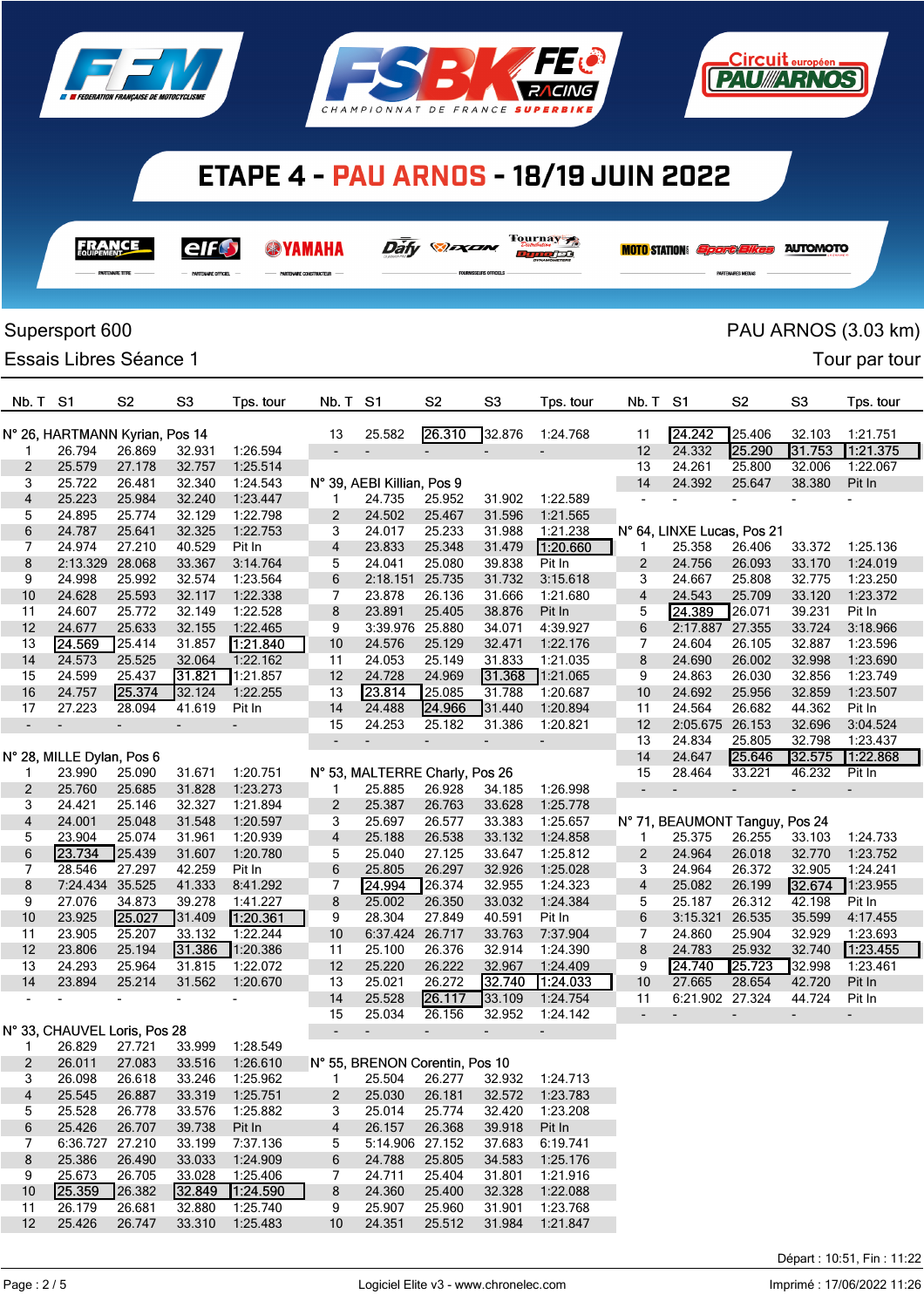

**FRANCE** 

elfO

**WAMAHA** 





Daily **Days** 

Tournay 7

**Dynafe8** 

|                | Supersport 600              |                |                |           |                          |                                  |                          |                          |                          |                          |                                 |                          |                          | PAU ARNOS (3.03 km)      |
|----------------|-----------------------------|----------------|----------------|-----------|--------------------------|----------------------------------|--------------------------|--------------------------|--------------------------|--------------------------|---------------------------------|--------------------------|--------------------------|--------------------------|
|                |                             |                |                |           |                          |                                  |                          |                          |                          |                          |                                 |                          |                          |                          |
|                | Essais Libres Séance 1      |                |                |           |                          |                                  |                          |                          |                          |                          |                                 |                          |                          | Tour par tour            |
| Nb. T          | S <sub>1</sub>              | S <sub>2</sub> | S <sub>3</sub> | Tps. tour | Nb. T                    | S <sub>1</sub>                   | S <sub>2</sub>           | S <sub>3</sub>           | Tps. tour                | Nb. T                    | S <sub>1</sub>                  | S <sub>2</sub>           | S3                       | Tps. tour                |
|                | N° 75, DUPAU Robin, Pos 15  |                |                |           |                          | N° 89, DI LORENZO Lilian, Pos 18 |                          |                          |                          |                          | N° 114, DE LA VEGA Enzo, Pos 11 |                          |                          |                          |
| 1              | 24.870                      | 25.871         | 33.016         | 1:23.757  | 1                        | 25.753                           | 26.103                   | 32.367                   | 1:24.223                 | 1                        | 25.071                          | 26.179                   | 33.027                   | 1:24.277                 |
| $\overline{2}$ | 25.016                      | 26.145         | 32.720         | 1:23.881  | 2                        | 25.327                           | 25.911                   | 32.720                   | 1:23.958                 | $\overline{2}$           | 24.676                          | 26.434                   | 32.189                   | 1:23.299                 |
| 3              | 26.268                      | 28.046         | 38.654         | Pit In    | 3                        | 26.010                           | 25.444                   | 32.180                   | 1:23.634                 | 3                        | 24.538                          | 26.029                   | 32.305                   | 1:22.872                 |
| 4              | 2:15.678 26.408             |                | 32.784         | 3:14.870  | 4                        | 24.969                           | 25.484                   | 32.364                   | 1:22.817                 | 4                        | 24.705                          | 26.135                   | 35.705                   | 1:26.545                 |
| 5              | 24.368                      | 25.572         | 32.389         | 1:22.329  | 5                        | 25.383                           | 25.668                   | 32.638                   | 1:23.689                 | 5                        | 24.351                          | 25.777                   | 32.215                   | 1:22.343                 |
| 6              | 25.749                      | 26.104         | 33.601         | 1:25.454  | 6                        | 24.890                           | 25.509                   | 32.519                   | 1:22.918                 | 6                        | 24.362                          | 25.753                   | 32.019                   | 1:22.134                 |
| 7              | 24.409                      | 25.382         | 32.397         | 1:22.188  | 7                        | 24.804                           | 25.810                   | 32.271                   | 1:22.885                 | 7                        | 24.405                          | 25.835                   | 32.240                   | 1:22.480                 |
| 8              | 25.853                      | 27.122         | 37.983         | Pit In    | 8                        | 24.644                           | 25.421                   | 32.285                   | 1:22.350                 | 8                        | 24.389                          | 25.756                   | 31.923                   | 1:22.068                 |
| 9              | 2:34.552 27.156             |                | 37.287         | 3:38.995  | 9                        | 28.060                           | 27.537                   | 40.118                   | Pit In                   | 9                        | 24.482                          | 25.594                   | 31.827                   | 1:21.903                 |
| 10             | 25.765                      | 26.346         | 33.433         | 1:25.544  | 10                       | 4:02.384                         | 26.085                   | 39.293                   | Pit In                   | 10                       | 26.666                          | 26.052                   | 31.776                   | 1:24.494                 |
| 11             | 24.335                      | 25.361         | 32.452         | 1:22.148  | 11                       | 1:06.657 30.093                  |                          | 1:07.945 Pit In          |                          | 11                       | 24.476                          | 25.459                   | 31.701                   | 1:21.636                 |
| 12             | 24.375                      | 25.182         | 32.326         | 1:21.883  | 12                       | 3:29.872 34.141                  |                          | 43.385                   | Pit In                   | 12                       | 24.400                          | 25.532                   | 39.687                   | Pit In                   |
| 13             | 25.832                      | 28.192         | 39.783         | Pit In    | $\blacksquare$           |                                  |                          |                          |                          | 13                       | 4:36.944                        | 25.827                   | 32.384                   | 5:35.155                 |
| 14             | 2:16.622                    | 26.966         | 34.393         | 3:17.981  |                          |                                  |                          |                          |                          | 14                       | 24.466                          | 25.558                   | 31.855                   | 1:21.879                 |
| 15             | 24.498                      | 25.800         | 32.737         | 1:23.035  |                          | N° 92, CAZARD Gabin, Pos 17      |                          |                          |                          | 15                       | 24.121                          | 25.902                   | 32.009                   | 1:22.032                 |
|                |                             | $\overline{a}$ |                |           | 1                        | 25.765                           | 27.562                   | 33.538                   | 1:26.865                 | 16                       | 24.372                          | 25.583                   | 31.631                   | 1:21.586                 |
|                |                             |                |                |           | 2                        | 25.020                           | 26.342                   | 33.049                   | 1:24.411                 | 17                       | 24.372                          | 25.542                   | 31.591                   | 1.21.505                 |
|                | N° 77, GIMBERT Johan, Pos 4 |                |                |           | 3                        | 24.770                           | 26.004                   | 33.496                   | 1:24.270                 | $\overline{\phantom{a}}$ |                                 | $\overline{\phantom{a}}$ | $\overline{\phantom{a}}$ | $\overline{\phantom{a}}$ |
| 1              | 25.098                      | 25.583         | 32.008         | 1:22.689  | 4                        | 24.399                           | 25.600                   | 32.715                   | 1:22.714                 |                          |                                 |                          |                          |                          |
| 2              | 23.988                      | 25.220         | 31.574         | 1:20.782  | 5                        | 25.154                           | 26.401                   | 41.556                   | Pit In                   |                          | N° 117, CERSOSIMO Luca, Pos 22  |                          |                          |                          |
| 3              | 23.991                      | 25.513         | 38.158         | Pit In    | 6                        | 5:47.844                         | 26.411                   | 33.014                   | 6:47.269                 | 1                        | 25.533                          | 26.690                   | 33.541                   | 1:25.764                 |
| 4              | 1:33.110 25.927             |                | 31.789         | 2:30.826  | 7                        | 24.742                           | 25.894                   | 32.817                   | 1:23.453                 | $\overline{2}$           | 25.130                          | 26.110                   | 32.943                   | 1:24.183                 |
| 5              | 23.874                      | 24.937         | 31.230         | 1:20.041  | 8                        | 24.498                           | 25.980                   | 32.747                   | 1:23.225                 | 3                        | $24.\overline{618}$             | 25.932                   | 32.676                   | 1:23.226                 |
| 6              | 24.007                      | 25.383         | 37.313         | Pit In    | 9                        | 25.428                           | 26.226                   | 32.669                   | 1:24.323                 | 4                        | 24.827                          | 26.116                   | 32.989                   | 1:23.932                 |
| 7              | 2:39.919 27.299             |                | 32.540         | 3:39.758  | 10                       | 24.546                           | 25.806                   | 32.277                   | 1:22.629                 | 5                        | 25.104                          | 26.347                   | 40.253                   | Pit In                   |
| 8              | 23.823                      | 24.920         | 31.641         | 1:20.384  | 11                       | 24.652                           | 25.797                   | 32.161                   | 1:22.610                 | 6                        | 3:12.238 27.109                 |                          | 33.702                   | 4:13.049                 |
| 9              | 23.713                      | 25.027         | 31.514         | 1:20.254  | 12                       | 24.530                           | 25.728                   | 32.068                   | 1:22.326                 | 7                        | 25.615                          | 26.547                   | 32.972                   | 1:25.134                 |
| 10             | 23.709                      | 25.136         | 31.190         | 1:20.035  | 13                       | 27.513                           | 29.440                   | 44.974                   | Pit In                   | 8                        | 25.393                          | 26.374                   | 32.990                   | 1:24.757                 |
| 11             | 23.763                      | 25.293         | 37.950         | Pit In    | $\overline{\phantom{a}}$ | $\overline{\phantom{a}}$         | $\overline{\phantom{a}}$ |                          | $\overline{\phantom{m}}$ | 9                        | 25.267                          | 26.363                   | 32.927                   | 1:24.557                 |
| 12             | 3:48.107                    | 25.723         | 32.250         | 4:46.080  |                          |                                  |                          |                          |                          | 10                       | 24.922                          | 26.108                   | 32.680                   | 1:23.710                 |
| 13             | 23.733                      | 25.092         | 31.179         | 1:20.004  |                          | N° 95, LUSSIANA Matthieu, Pos 3  |                          |                          |                          | 11                       | 25.593                          | 27.495                   | 39.965                   | Pit In                   |
| 14             | 23.767                      | 25.106         | 31.499         | 1:20.372  | 1                        | 24.206                           | 25.574                   | 31.849                   | 1:21.629                 | 12                       | 2:53.470                        | 27.199                   | 33.317                   | 3:53.986                 |
| 15             | 25.984                      | 27.935         | 42.795         | Pit In    | 2                        | 24.001                           | 25.035                   | 31.413                   | 1:20.449                 | 13                       | 25.259                          | 26.193                   | 33.117                   | 1:24.569                 |
|                | ٠                           | ٠              | ٠              | ٠         | 3                        | 23.746                           | 24.972                   | 31.630                   | 1:20.348                 | 14                       | 24.860                          | 25.831                   | 32.209                   | [1:22.900]               |
|                |                             |                |                |           | 4                        | 23.731                           | 24.907                   | 31.536                   | 1:20.174                 | 15                       | 24.999                          | 25.732                   | 33.119                   | 1:23.850                 |
|                | N° 85, ARBEL Loic, Pos 5    |                |                |           | 5                        | 23.687                           | 24.855                   | 31.399                   | 1:19.941                 | $\overline{\phantom{a}}$ | $\blacksquare$                  |                          |                          | $\overline{\phantom{a}}$ |
| 1.             | 24.244                      | 25.498         | 32.141         | 1:21.883  | 6                        | 24.163                           | 25.024                   | 36.813                   | Pit In                   |                          |                                 |                          |                          |                          |
| 2              | 24.452                      | 25.054         | 32.003         | 1:21.509  | 7                        | 3:26.094 25.299                  |                          | 31.321                   | 4:22.714                 |                          |                                 |                          |                          |                          |
| 3              | 24.156                      | 25.033         | 31.634         | 1:20.823  | 8                        | 23.724                           | 24.932                   | 31.441                   | 1:20.097                 |                          |                                 |                          |                          |                          |
| 4              | 23.868                      | 24.753         | 31.576         | 1:20.197  | 9                        | 23.876                           | 24.939                   | 31.266                   | 1:20.081                 |                          |                                 |                          |                          |                          |
| 5              | 23.957                      | 25.181         | 36.625         | Pit In    | 10                       | 24.120                           | 24.883                   | 36.458                   | Pit In                   |                          |                                 |                          |                          |                          |
| 6              | 8:17.071 25.672             |                | 31.666         | 9:14.409  | 11                       | 1:58.942 24.873                  |                          | 31.274                   | 2:55.089                 |                          |                                 |                          |                          |                          |
| 7              | 23.908                      | 25.114         | 31.316         | 1:20.338  | 12                       | 24.128                           | 24.998                   | 30.850                   | 1:19.976                 |                          |                                 |                          |                          |                          |
| 8              | 23.882                      | 25.133         | 31.713         | 1:20.728  | 13                       | 23.803                           | 25.222                   | 35.879                   | Pit In                   |                          |                                 |                          |                          |                          |
| 9              | 24.003                      | 25.018         | 31.476         | 1:20.497  | 14                       | 2:01.507 24.955                  |                          | 31.293                   | 2:57.755                 |                          |                                 |                          |                          |                          |
| 10             | 24.151                      | 25.113         | 33.000         | 1:22.264  | 15                       | 24.055                           | 24.893                   | 31.179                   | 1:20.127                 |                          |                                 |                          |                          |                          |
| 11             | 23.959                      | 25.054         | 31.411         | 1:20.424  | 16                       | 23.634                           | 24.785                   | 31.279                   | 1:19.698                 |                          |                                 |                          |                          |                          |
| 12             | 24.604                      | 26.669         | 37.442         | Pit In    | $\sim$                   | $\overline{\phantom{a}}$         | ۰.                       | $\overline{\phantom{a}}$ | ٠                        |                          |                                 |                          |                          |                          |

- - - - -

<u> Eircuit européen</u> **TEAU ARNOS** 

**MOTO STATION:** *Sport Elkes* AUTOMOTO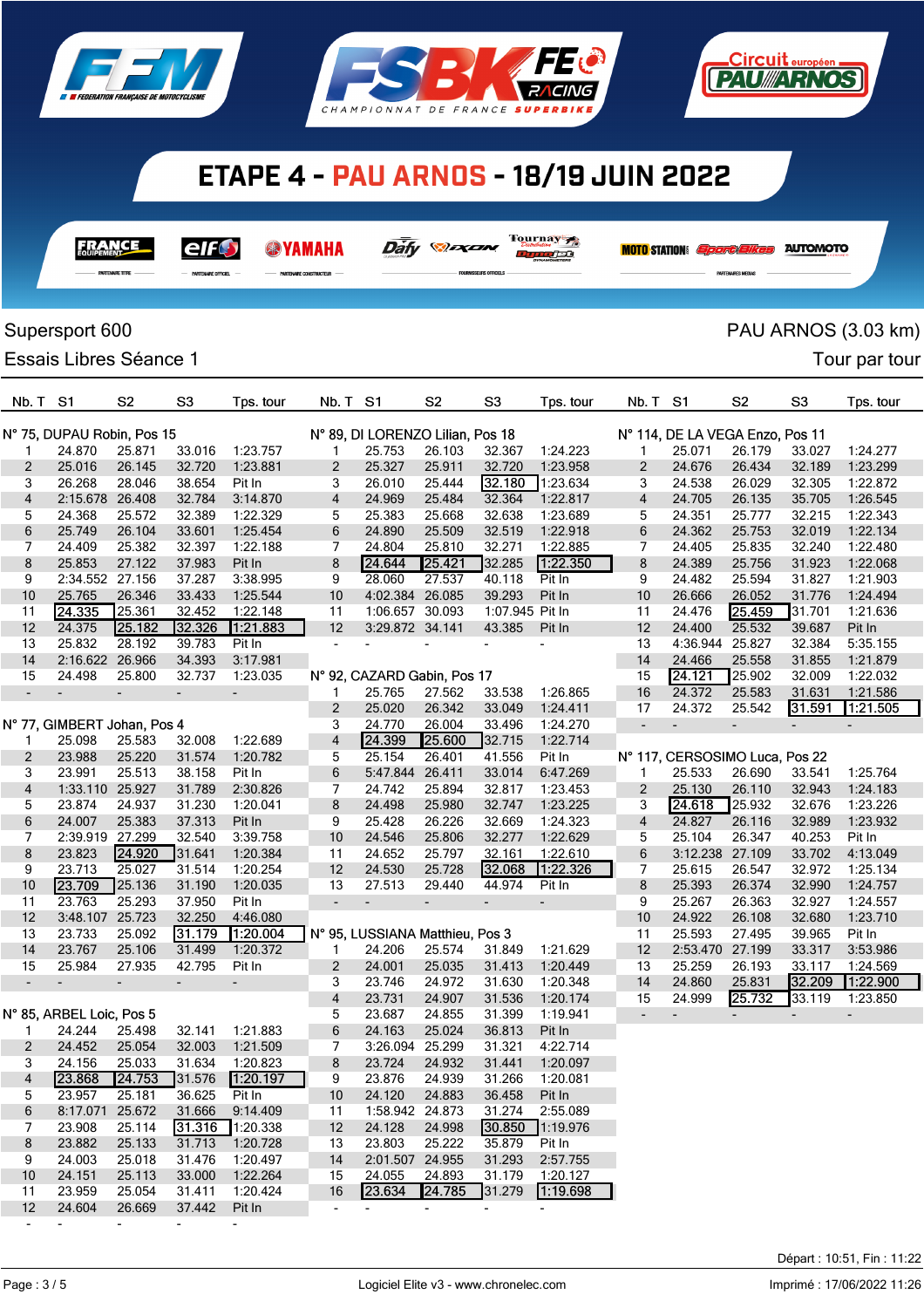





| <b>FRANC</b>         | <b>AILG</b>                 |                             | Dáfy<br>$\mathcal{L}$ $\mathcal{L}$ $\mathcal{L}$ | Tournay 7<br>re<br><b>DYNAMOMETERS</b> | <b>MOTO</b> STATION <i>Sport Eikes</i> | <b>AUTOMOTO</b> |
|----------------------|-----------------------------|-----------------------------|---------------------------------------------------|----------------------------------------|----------------------------------------|-----------------|
| <b>EXAMPLE TITRE</b> | $-$ PARTENAIRE OFFICIEL $-$ | - PARTENAIRE CONSTRUCTEUR - | - FOURNISSEURS OFFICIELS -                        |                                        | <b>PARTENAIRES MEDIAS</b>              |                 |

## Supersport 600 **PAU ARNOS** (3.03 km)

## Essais Libres Séance 1 and 2008 and 2009 and 2009 and 2009 and 2009 and 2009 and 2009 and 2009 and 2009 and 200

| Nb. T S1          |                             | S <sub>2</sub> | S <sub>3</sub> | Tps. tour | Nb. T S1       |                                | S <sub>2</sub>           | S <sub>3</sub> | Tps. tour                | Nb. T S1 | S2 | S <sub>3</sub> | Tps. tour |
|-------------------|-----------------------------|----------------|----------------|-----------|----------------|--------------------------------|--------------------------|----------------|--------------------------|----------|----|----------------|-----------|
|                   | N° 123, PERON Felix, Pos 23 |                |                |           |                | N° 153, DEBISE Valentin, Pos 1 |                          |                |                          |          |    |                |           |
|                   | 25.984                      | 26.555         | 33.959         | 1:26.498  |                | 4:41.892 25.082                |                          | 35.508         | Pit In                   |          |    |                |           |
| 2                 | 25.110                      | 26.172         | 33.342         | 1:24.624  | 2              | 6:14.765 25.144                |                          | 31.362         | 7:11.271                 |          |    |                |           |
| 3                 | 25.113                      | 26.162         | 32.995         | 1:24.270  | 3              | 23.970                         | 24.554                   | 31.074         | 1:19.598                 |          |    |                |           |
| $\overline{4}$    | 25.261                      | 26.161         | 33.754         | 1:25.176  | $\overline{4}$ | 23.455                         | 24.356                   | 30.954         | 1:18.765                 |          |    |                |           |
| 5                 | 25.197                      | 27.338         | 32.976         | 1:25.511  | 5.             | 23.521                         | 24.593                   | 31.336         | 1:19.450                 |          |    |                |           |
| 6                 | 25.063                      | 25.831         | 32.856         | 1:23.750  | 6              | 23.440                         | 24.365                   | 30.942         | 1:18.747                 |          |    |                |           |
| 7                 | 27.541                      | 29.041         | 33.719         | 1:30.301  | 7              | 23.487                         | 24.643                   | 35.422         | Pit In                   |          |    |                |           |
| 8                 | 25.023                      | 26.003         | 37.274         | 1:28.300  | 8              | 4:19.915 24.846                |                          | 32.494         | 5:17.255                 |          |    |                |           |
| 9                 | 24.889                      | 25.807         | 32.748         | 1:23.444  | 9              | 23.334                         | <b>24.178</b>            | 30.622         | 11:18.134                |          |    |                |           |
| 10                | 24.940                      | 25.772         | 32.731         | 1:23.443  | 10             | 23.346                         | 24.464                   | 31.050         | 1:18.860                 |          |    |                |           |
| 11                | 26.884                      | 27.479         | 41.379         | Pit In    |                |                                | $\overline{\phantom{a}}$ | -              | $\overline{\phantom{0}}$ |          |    |                |           |
| $12 \overline{ }$ | 6:07.306                    | 26.658         | 37.137         | 7:11.101  |                |                                |                          |                |                          |          |    |                |           |
| 13                | 24.927                      | 25.866         | 32.788         | 1:23.581  |                |                                |                          |                |                          |          |    |                |           |

#### N° 125, BIRON Samuel, Pos 16

- - - - -

14 24.882 25.888

|    | 25.046   | 25.597 | 32.681 | 1:23.324 |
|----|----------|--------|--------|----------|
| 2  | 24.615   | 25.618 | 33.068 | 1:23.301 |
| 3  | 24.337   | 25.556 | 32.514 | 1:22.407 |
| 4  | 24.710   | 26.177 | 38.588 | Pit In   |
| 5  | 2:00.885 | 26.199 | 32.262 | 2:59.346 |
| 6  | 24.560   | 25.795 | 32.296 | 1:22.651 |
|    |          |        |        |          |
| 7  | 24.589   | 25.524 | 31.973 | 1:22.086 |
| 8  | 24.428   | 25.684 | 37.037 | Pit In   |
| 9  | 2:13.838 | 26.165 | 32.466 | 3:12.469 |
| 10 | 24.588   | 25.724 | 31.992 | 1:22.304 |
| 11 | 24.472   | 25.825 | 36.095 | Pit In   |

### N° 139, PERRIN Bartholome, Pos 8

| 1  | 24.540   | 25.510 | 33.086 | 1:23.136 |
|----|----------|--------|--------|----------|
| 2  | 23.982   | 25.059 | 31.614 | 1:20.655 |
| 3  | 23.842   | 25.201 | 31.686 | 1:20.729 |
| 4  | 24.611   | 25.710 | 32.077 | 1:22.398 |
| 5  | 23.913   | 25.037 | 31.816 | 1:20.766 |
| 6  | 23.985   | 25.286 | 31.923 | 1:21.194 |
| 7  | 24.162   | 25.291 | 31.836 | 1:21.289 |
| 8  | 24.082   | 25.308 | 31.746 | 1:21.136 |
| 9  | 24.305   | 27.198 | 34.364 | 1:25.867 |
| 10 | 24.317   | 25.399 | 32.091 | 1:21.807 |
| 11 | 23.935   | 25.168 | 31.507 | 1:20.610 |
| 12 | 25.808   | 28.659 | 38.611 | Pit In   |
| 13 | 6:55.558 | 25.903 | 33.109 | 7:54.570 |
| 14 | 24.065   | 25.558 | 34.769 | 1:24.392 |
| 15 | 23.930   | 25.178 | 31.686 | 1:20.794 |
|    |          |        |        |          |

**Circuit** europé **PAU//ARNOS**